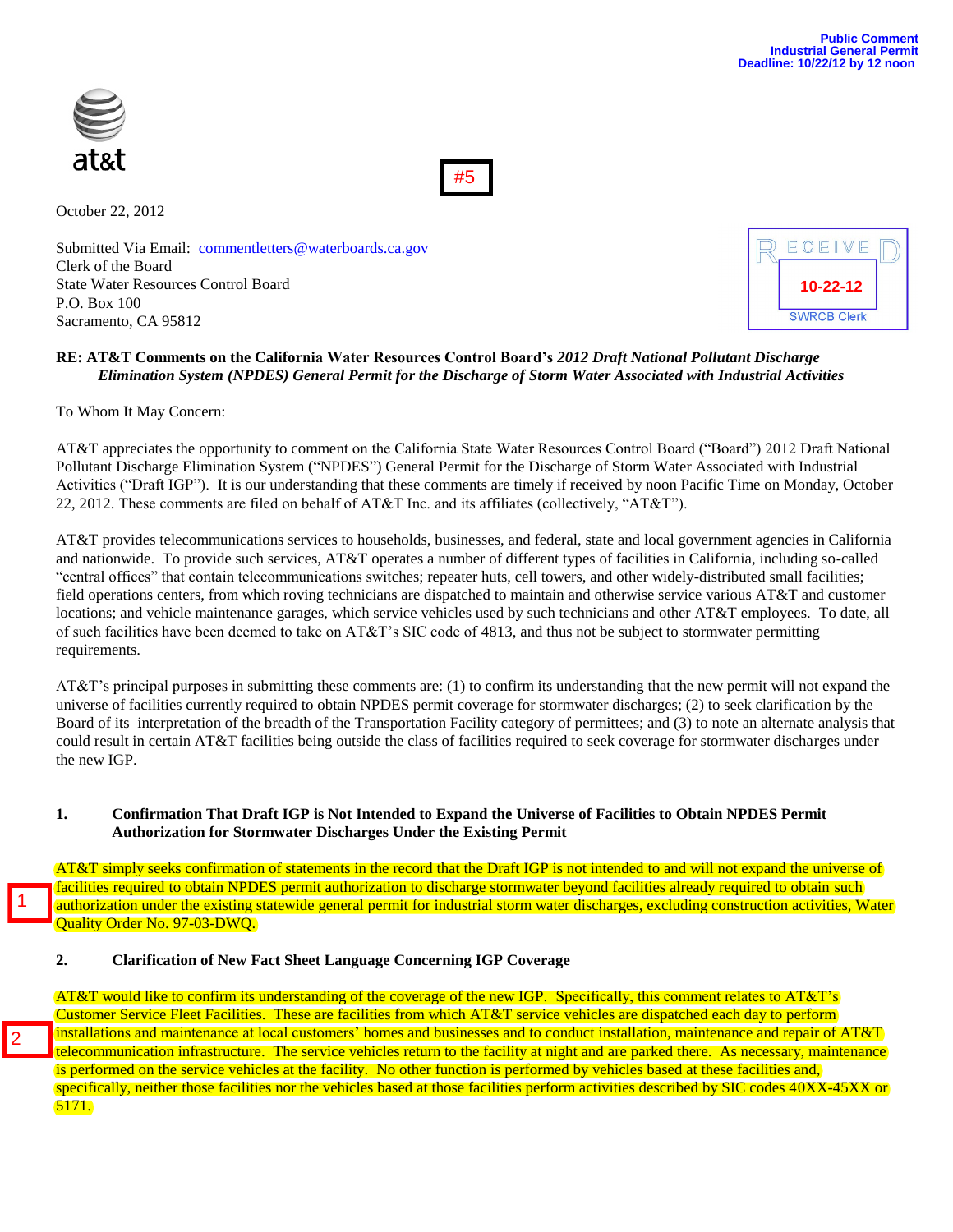

Our question arises as a result of the inclusion of certain revised language in the draft Fact Sheet. That language appears at Section II (Rationale) and is as follows:

## **II. RATIONALE**

## **A. Requirements for Receiving General Permit Coverage**

1. Types of Industrial Storm Water Discharges Covered by this General Permit This General Permit covers new or existing industrial storm water discharges and authorized NSWDs from:

- a. Facilities required by federal regulations to obtain a permit;
- b. Facilities designated by the Regional Water Boards; and,
- c. Facilities whose operators seek coverage under this General Permit with the permission of the Regional Water Boards.

40 C.F.R. section 122.26(b)(14) defines "storm water associated with industrial activity" and describes the types of facilities subject to permitting (mostly by Standard Industrial Classification (SIC) code). This General Permit covers all facilities with industrial activities described in Attachment A whether the industrial activity is the Discharger's primary or secondary industrial function.<sup>1</sup>

It is AT&T's understanding that, in the absence of a designation by a Regional Water Board or a voluntary request for coverage, a facility must be a member of one of the classes of facilities described in 40 C.F.R. Section 122.26(b)(14) in order to be required to obtain an NPDES permit for stormwater discharges. (We believe that an identical list of industries is reproduced in Appendix A to the Draft IGP.) It further is AT&T's understanding that conducting vehicle maintenance at a facility does not by itself result in that facility becoming a Transportation Facility as described in Paragraph 8 of Attachment A to the Draft IGP unless the activities performed at that facility also, and independently, qualify it as a facility with an SIC code of "40XX through 45XX (except 4221-25) and 5171." Finally, it is AT&T's understanding that the revised language in the draft Fact Sheet stating that the new IGP "covers all facilities with industrial activities described in Attachment A whether the industrial activity is the Discharger's primary or secondary industrial function" does not alter the understandings described immediately above.

Put simply, it is AT&T's understanding with respect to its Customer Service Fleet Facilities that, so long as neither those facilities nor the vehicles based at those facilities perform activities described by SIC codes 40XX-45XX or 5171, those facilities do not constitute Transportation Facilities as defined in Draft IGP Appendix A and need not obtain NPDES authorization for stormwater discharges unless they are identified as a permittable facility by some other section of Draft IGP Appendix A, are specially designated by a Regional Water Board, or otherwise voluntarily request such coverage. We would greatly appreciate the Board's confirmation of AT&T's understandings as stated here.

# **3. Application of SIC Code Manual "Auxiliary" Designations**

AT&T also would like to describe the treatment of "auxiliary establishments" under the U.S. Standard Industrial Classification ("SIC") system and the application of such classifications to the company's Customer Service Fleet Facilities. This analysis provides an independent basis for the company's position that its Customer Service Fleet Facilities are not among the classes of facilities required to obtain an NPDES permit for their stormwater discharges. This comment is being submitted for informational purposes only, and AT&T is not seeking a response to this comment.

 $\overline{a}$ 

<sup>&</sup>lt;sup>1</sup> Draft Fact Sheet at 12-13 (emphasis added).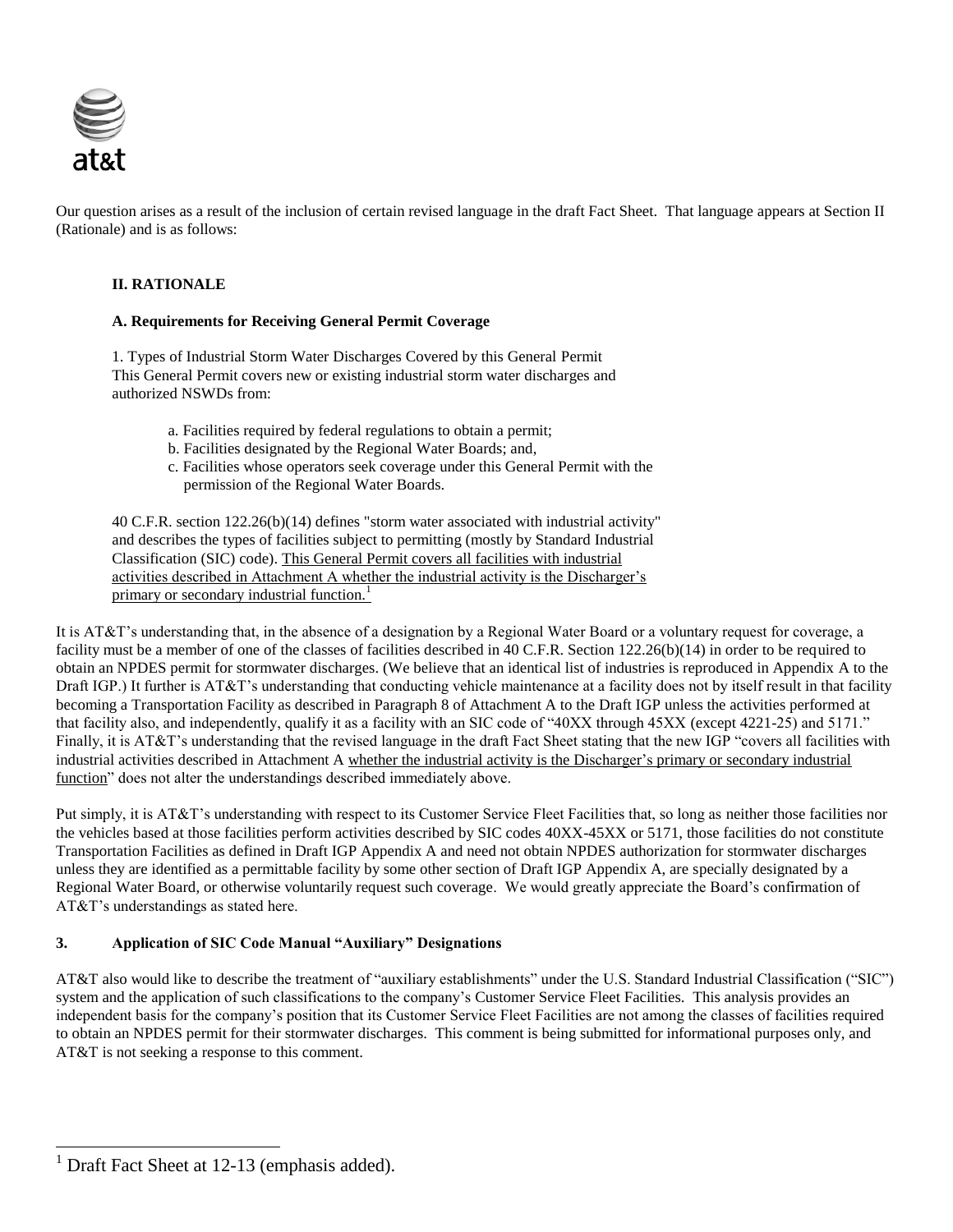

As stated in 40 C.F.R. 122.26(b)(14), the Draft IGP<sup>2</sup> and the draft Fact Sheet,<sup>3</sup> the obligation to obtain an NPDES permit for certain industrial activities is determined based on the SIC code under which that establishment is classified.

In 1997, the North American Industrial Classification System (NAICS) was published, replacing the SIC code system in many applications. The U.S. EPA has indicated that it intends to incorporate the NAICS codes into the storm water regulations but has not yet done so. While the Board's SMARTS system has been designed to accept both SIC and NAICS codes and to convert NAICS codes into SIC codes, the Board properly states in the draft Fact Sheet that:

"The use of NAICS codes shall not expand or reduce the types of industries subject to this General Permit as compared to the SIC codes listed in the General Permit."<sup>4</sup>

Thus, when determining whether an SIC code requiring permitting applies to a given facility it is the SIC system and its internal rules for assigning SIC codes that controls the analysis. The most recent articulation of the SIC system and its internal assignment rules was published by the OMB in  $1987<sup>5</sup>$ 

The 1987 SIC Manual divides establishments into two categories: "Operating establishments" and "auxiliary establishments."<sup>6</sup> Operating establishments are classified based on

what the establishment does; while auxiliary establishments providing services are classified

based on the classification of the establishment they serve.<sup>7</sup> That is, in colloquial terms, an auxiliary establishment as defined by the SIC system's internal classification rules would take the SIC code of its parent company.

The 1987 SIC Manual provides a list of examples of establishments that qualify for treatment as auxiliary establishments. That list, in part, is as follows:

# "**Specific Examples of Auxiliary Establishments**

The following are examples of auxiliary establishments primarily engaged in performing management or support services for other establishments of the same enterprise:

(1)

. . .

- (3) Warehouses and storage facilities primarily serving other establishments of the same enterprise.
- (4) Maintenance and repair shops primarily serving other establishments of the same enterprise for the maintenance and repair of its own machinery and equipment.

distinguished from operating establishments that primarily produce goods and from those that primarily provide services for personal or household use or for other enterprises." 1987 SIC Manual at 13.

 $\hat{7}$  "Auxiliary establishments are assigned four-digit industry codes on the basis of the primary activity of the operating establishments they serve." 1987 SIC Manual at 16.

<sup>&</sup>lt;sup>2</sup> "Industrial activities covered under this General Permit are described in Attachment A." Draft IGP(I)(A)(16) at 2 and Appendix A.

 $3$  Fact Sheet at 13.

<sup>4</sup> *Id.*

<sup>5</sup> Office of Management and Budget, *Standard Industrial Classification Manual* (1987) (hereinafter,"1987 SIC Manual").

<sup>&</sup>lt;sup>6</sup> "Auxiliaries are establishments primarily engaged in performing management or support services for other establishments of the same enterprise. . . . Auxiliary establishments are